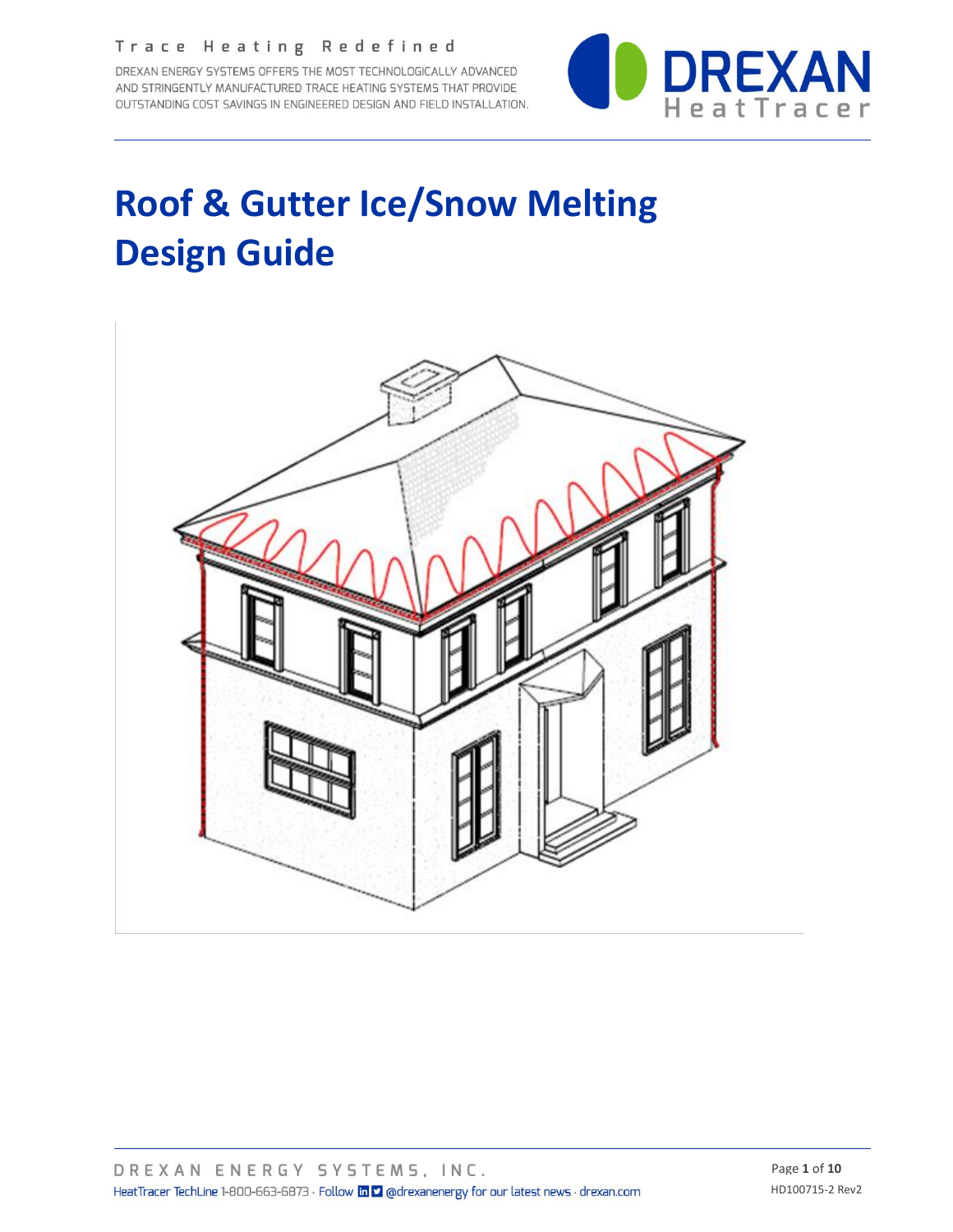DREXAN ENERGY SYSTEMS OFFERS THE MOST TECHNOLOGICALLY ADVANCED AND STRINGENTLY MANUFACTURED TRACE HEATING SYSTEMS THAT PROVIDE OUTSTANDING COST SAVINGS IN ENGINEERED DESIGN AND FIELD INSTALLATION.



# **Roof & Gutter Ice/Snow Melting Design Guide**

### **CONTENTS**

| <b>Application Overview</b>          | Page 3  |
|--------------------------------------|---------|
| $STEP 1 - Layout$                    | Page 4  |
| STEP 2 - Calculating Amount of Cable | Page 5  |
| STEP 3 - Electrical Requirements     | Page 6  |
| STEP 4 - Installation                | Page 7  |
| $STEP 5 - Components$                | Page 9  |
| STEP 6 - Controls                    | Page 10 |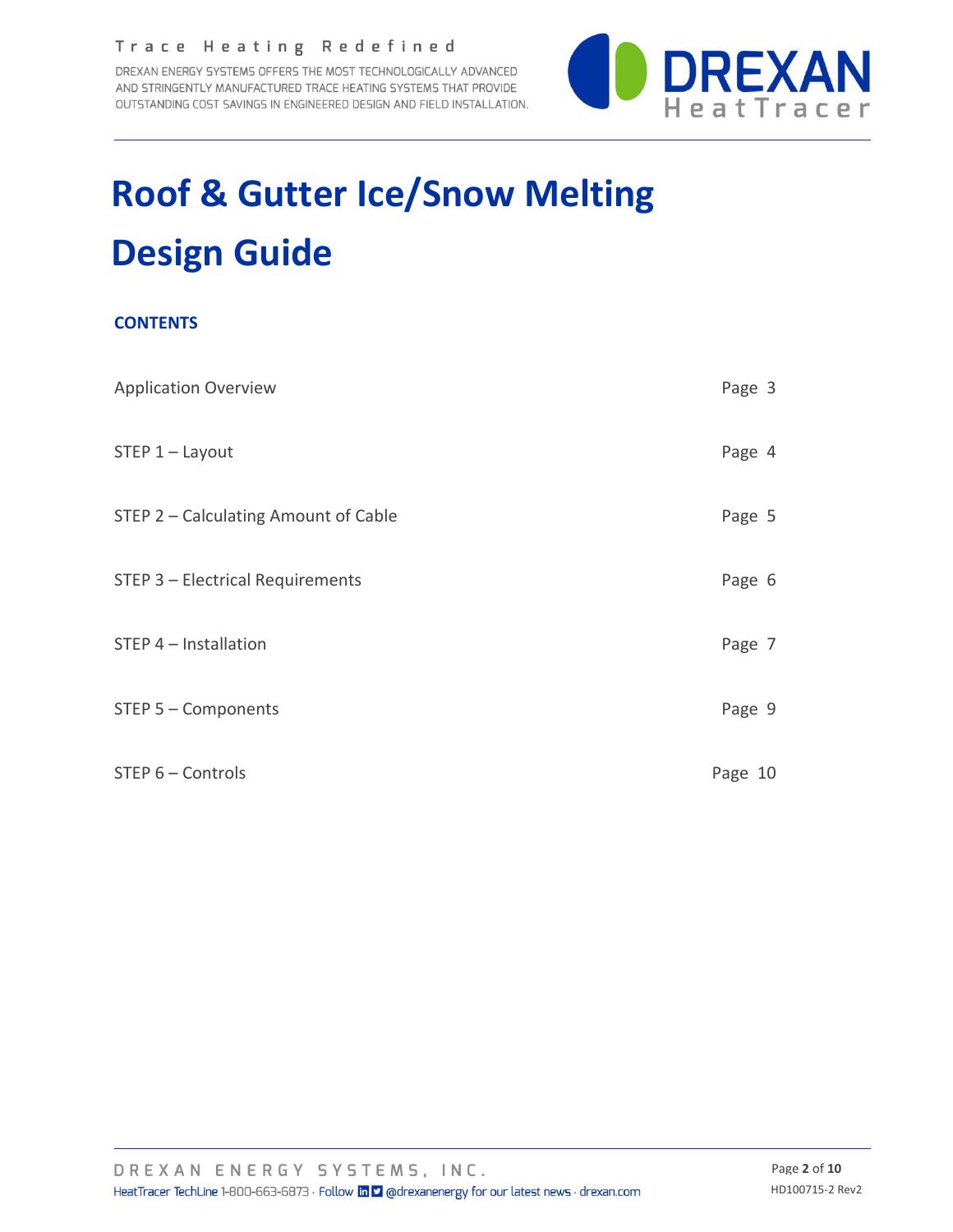DREXAN ENERGY SYSTEMS OFFERS THE MOST TECHNOLOGICALLY ADVANCED AND STRINGENTLY MANUFACTURED TRACE HEATING SYSTEMS THAT PROVIDE OUTSTANDING COST SAVINGS IN ENGINEERED DESIGN AND FIELD INSTALLATION.



#### **APPLICATION OVERVIEW**

Drexan HeatTracer MultiTrace® Products are ideal for maintaining gutters, downspouts and roofs free of snow and ice buildup on industrial, commercial and domestic structures.

MultiTrace is capable of providing de-icing in ordinary locations as well as where excessive moisture is of concern. MultiTrace is designed to self-regulate its heat output by tailoring its current flow to ambient conditions in the most extreme climatic temperatures.

MultiTrace can be cut to length in the field, which allows for quick and easy installations as well as simple additions or modifications to an existing installation.

#### **HEATING CABLE CONSTRUCTION**

| <b>Bus wires</b>                                                                          |                                                                                                 | Polyolefin inner jacket                      |                                                                                                    |  |  |  |  |
|-------------------------------------------------------------------------------------------|-------------------------------------------------------------------------------------------------|----------------------------------------------|----------------------------------------------------------------------------------------------------|--|--|--|--|
|                                                                                           |                                                                                                 |                                              |                                                                                                    |  |  |  |  |
| Polyurethane inner jacket<br>surrounding heating element                                  |                                                                                                 | Tinned copper braid                          | Polyolefin outer jacket                                                                            |  |  |  |  |
| <b>APPLICATION</b>                                                                        |                                                                                                 |                                              |                                                                                                    |  |  |  |  |
| <b>AREA CLASSIFICATION</b>                                                                | Non-hazardous and hazardous locations                                                           |                                              |                                                                                                    |  |  |  |  |
| <b>TRACED SURFACE TYPE</b>                                                                | Metal, Plastic, Asphalt, and Wood                                                               |                                              |                                                                                                    |  |  |  |  |
| <b>SUPPLY VOLTAGE</b>                                                                     | $MT-5-1$<br>100-130 VAC<br>208-277 VAC<br>$MT-5-2$                                              |                                              |                                                                                                    |  |  |  |  |
|                                                                                           | <b>TEMPERATURE RATINGS</b>                                                                      |                                              | <b>APPROVALS</b>                                                                                   |  |  |  |  |
| <b>MAXIMUM MAINTAIN OR</b><br><b>CONTINUOUS EXPOSURE</b><br><b>TEMPERATURE (POWER ON)</b> | 150°F/65°C                                                                                      | $CE_{2503}$<br>$\langle \xi_{\rm X} \rangle$ | II 2G Ex e IIC T6 Gb 12ATEX3095X                                                                   |  |  |  |  |
| <b>MAXIMUM INTERMITTENT</b><br><b>EXPOSURE TEMPERATURE,</b><br>1000 HRS (POWER-ON)        | 185°F/85°C                                                                                      | ΊJS                                          | Class I, Div. 1/2, Groups A, B, C, D                                                               |  |  |  |  |
| <b>TEMPERATURE ID NUMBER</b><br>(T-RATING)                                                | T6: 185°F/85°C.<br>Temperature ID numbers<br>are consistent with<br>applicable electrical codes | 231572<br><b>LISTED</b>                      | Class II, Div. 1/2, Groups E, F, G<br>Class III<br><b>General Use</b><br><b>Ordinary Locations</b> |  |  |  |  |
| <b>MINIMUM INSTALLATION</b><br><b>TEMPERATURE</b>                                         | $-40^\circ$ F/-40 $\degree$ C                                                                   | E480818                                      |                                                                                                    |  |  |  |  |

FOR HEATTRACER TECHNICAL ASSISTANCE CALL 1-800-663-6873 (NORTH AMERICA ONLY) OR +1.780.413.1774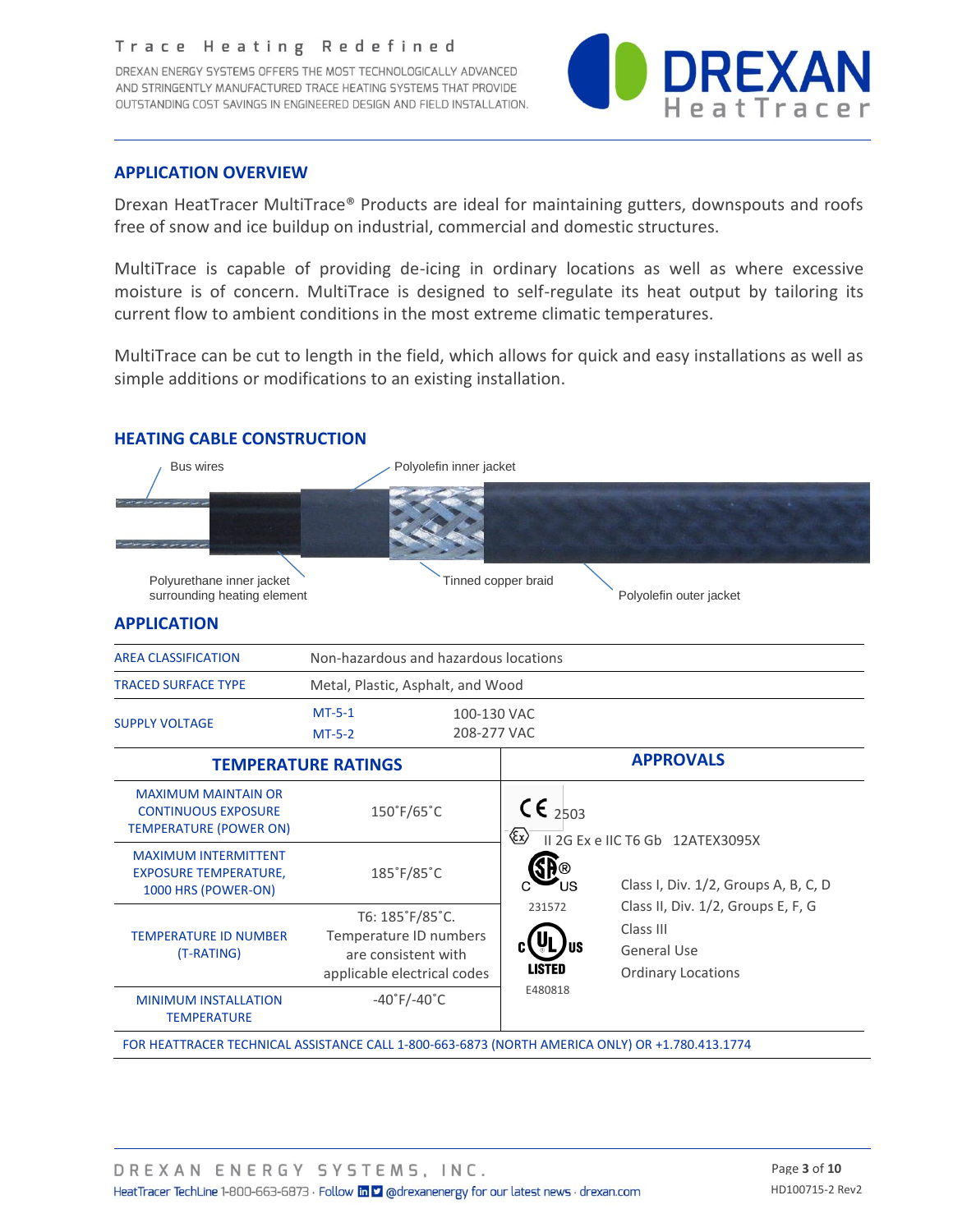DREXAN ENERGY SYSTEMS OFFERS THE MOST TECHNOLOGICALLY ADVANCED AND STRINGENTLY MANUFACTURED TRACE HEATING SYSTEMS THAT PROVIDE OUTSTANDING COST SAVINGS IN ENGINEERED DESIGN AND FIELD INSTALLATION.



#### **STEP 1 – LAYOUT**

The area required to be heat traced will be determined by the size and shape of the structure. For example, an entrance with an overhang may be susceptible to drifting snow accumulation and require the total area to be heat-traced.

Typically, the problem areas of a roof are:

- Roof overhangs without gutters
- Roof overhangs with gutters & downspouts
- Gutters & downspouts only
- Roof valleys & gutters
- Drains and scuppers on flat roofs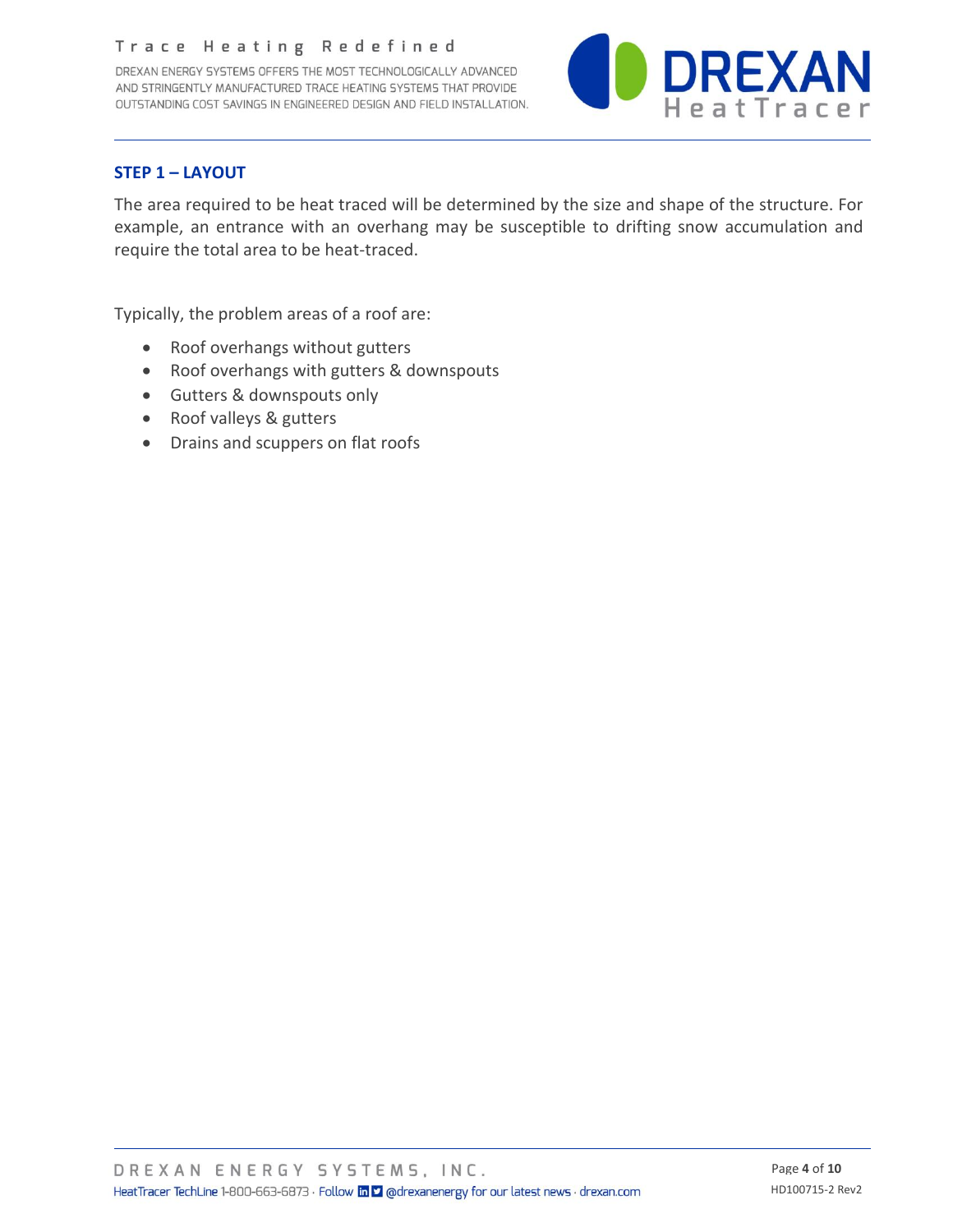DREXAN ENERGY SYSTEMS OFFERS THE MOST TECHNOLOGICALLY ADVANCED AND STRINGENTLY MANUFACTURED TRACE HEATING SYSTEMS THAT PROVIDE OUTSTANDING COST SAVINGS IN ENGINEERED DESIGN AND FIELD INSTALLATION.



#### **STEP 2 – CALCULATING AMOUNT OF CABLE**

In instances where extremely cold temperatures and or severe winds are present it is recommended that the gutter and downspouts include 2 runs of MultiTrace.

Installing 2 runs of MultiTrace (down and back) in the downspout eliminates the need for a T-Splice and one end seal.

**Roof**: To establish the amount of cable required to trace the roof refer to the table below



The amount of snowfall will determine the pitch (spacing) of the cable. For heavy snowfall 12", medium 18" and light 24".

Below is the multiplying factor to determine the length of cable required to heat trace a roof up from the edge. Multiply the factor below by the length of edge in feet.

Example: Roof edge = 100', spacing pitch = 18", up the roof 12".

100 x 2.5 = 250 feet cable. Note: does not include length required for the roof edge or gutter.

|                       |    |     |     | Roof Spacing Pitch (inches)<br>18<br>24<br>2.2<br>1.8<br>2.5<br>2.8 |     |  |  |
|-----------------------|----|-----|-----|---------------------------------------------------------------------|-----|--|--|
|                       |    | 6   | 12  |                                                                     |     |  |  |
| <b>Tracing Height</b> | 6  | 1.1 | 1.4 |                                                                     |     |  |  |
| Inches up from        | 12 | 2.1 | 2.2 |                                                                     |     |  |  |
| roof edge             | 18 | 3.1 | 3.2 | 3.4                                                                 | 3.6 |  |  |
|                       | 24 | 4.1 | 4.1 | 4.3                                                                 | 4.5 |  |  |
|                       | 30 | 5.1 | 5.1 | 5.2                                                                 | 5.4 |  |  |
|                       | 36 | 6.1 | 6.1 | 6.2                                                                 | 6.3 |  |  |
|                       | 42 | 7.1 | 7.1 | 7.2                                                                 | 7.3 |  |  |
|                       | 48 | 8.1 | 8.1 | 8.2                                                                 | 8.3 |  |  |

**Roof Spacing Pitch (inches)**

**Gutter**: To calculate the length of MultiTrace required to trace a gutter (2 runs) 100 ft. long and two 15 ft.-long downspouts.  $100 + (2x15) = 130' \times 2$  runs = 260 ft.

Note: allow 4' extra cable for terminations and allow sufficient cable to reach your power connection point.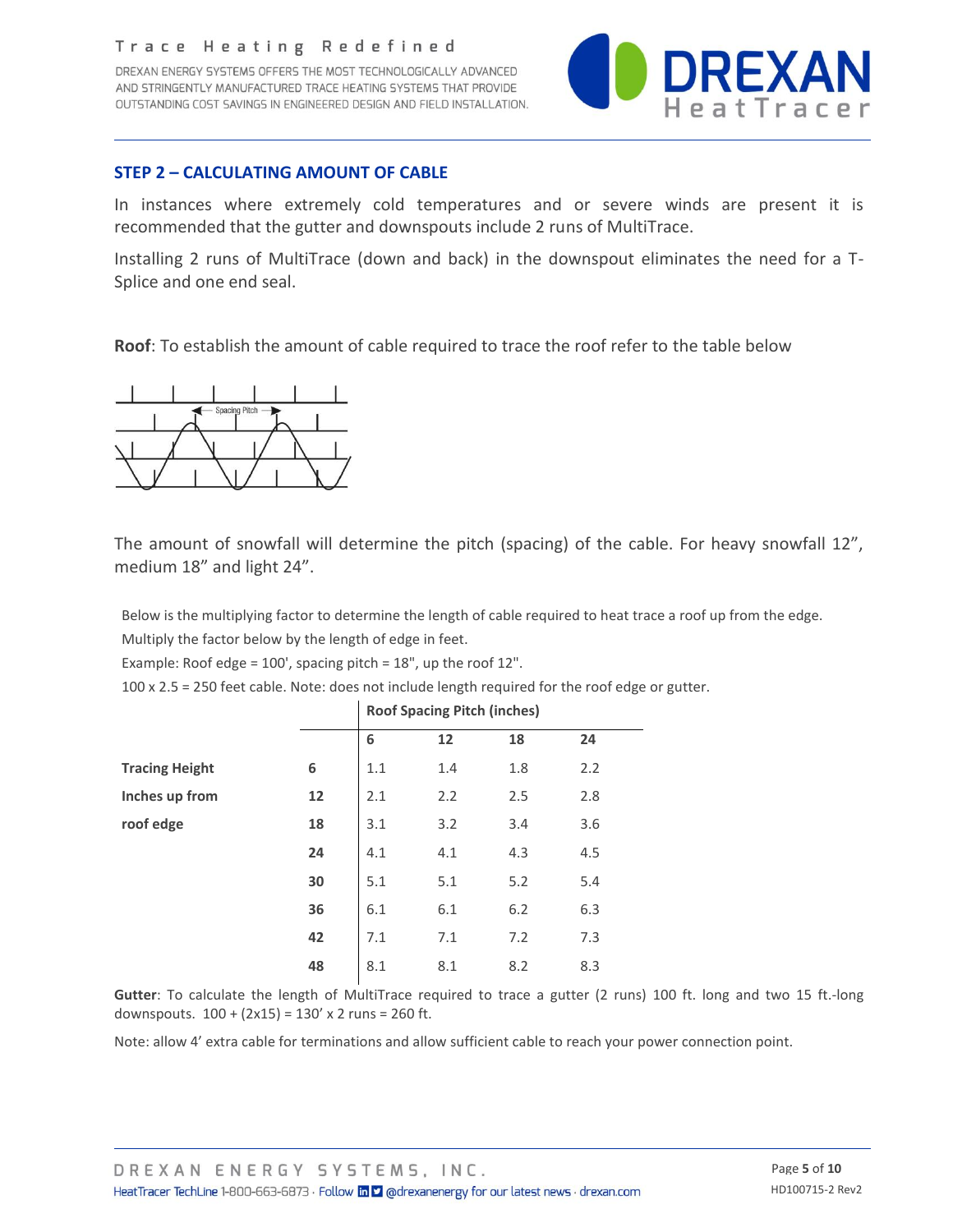DREXAN ENERGY SYSTEMS OFFERS THE MOST TECHNOLOGICALLY ADVANCED AND STRINGENTLY MANUFACTURED TRACE HEATING SYSTEMS THAT PROVIDE OUTSTANDING COST SAVINGS IN ENGINEERED DESIGN AND FIELD INSTALLATION.



#### **STEP 3 – ELECTRICAL REQUIREMENTS**

Try to design the MultiTrace heat-tracing system using a worst-case start-up temperature of 0˚F / - 18˚C. If longer circuits are required, you may want to choose a higher start up temperature to increase the maximum circuit length allowed for the appropriate breaker size. However, keep in mind that if the heating system starts up at a temperature lower than that designed for, you may experience breaker tripping.

**Tip**: selecting a higher voltage allows you to reduce the breaker-size required and in turn allows you to use longer circuit lengths.



| <b>MAXIMUM</b><br><b>CONTINUOUS</b><br><b>CIRCUIT (FT) PER</b><br><b>CIRCUIT BREAKER</b> |             | <b>START-UP</b><br><b>AMBIENT</b><br>TEMP. |            | <b>120V</b> |                   |     | <b>240V</b> |            |            |     |     |
|------------------------------------------------------------------------------------------|-------------|--------------------------------------------|------------|-------------|-------------------|-----|-------------|------------|------------|-----|-----|
|                                                                                          | $\degree$ F | °C.                                        | <b>15A</b> | <b>20A</b>  | 30A               | 40A | <b>15A</b>  | <b>20A</b> | 30A        | 40A |     |
| MT5-SJP                                                                                  | 50          | 10                                         | 190        | 215         | 215               |     | 385         | 425        | 425        |     |     |
|                                                                                          | 33          | 8                                          | 160        |             |                   |     | 320         |            |            |     |     |
|                                                                                          | 14          | $-10$                                      | 140        | 185         |                   |     | 275         | 365        |            |     |     |
|                                                                                          | $-4$        | $-20$                                      | 120        | 160         |                   |     | 240         | 320        |            |     |     |
| MT8-SJP                                                                                  | 50          | 10                                         | 120        | 155         | 165<br>165<br>160 |     |             | 205        | 275        | 335 |     |
|                                                                                          | 33          | $.8\,$                                     | 100        | 140         |                   |     | 185         | 245        |            |     |     |
|                                                                                          | 14          | $-10$                                      | 90         | 120         |                   |     | 165         | 215        | 335<br>325 |     |     |
|                                                                                          | $-4$        | $-20$                                      | 80         | 110         |                   |     | 150         | 195        | 295        |     |     |
| MT10-SJP                                                                                 | 50          | 10                                         | 100        | 130         | 150<br>140        |     |             | 100        | 130        | 200 | 265 |
|                                                                                          | 33          | .8                                         | 85         | 115         |                   |     | 90          | 120        | 180        | 245 |     |
|                                                                                          | 14          | $-10$                                      | 75         | 100         |                   |     | 150         | 85         | 110        | 165 | 225 |
|                                                                                          | $-4$        | $-20$                                      | 70         | 90          |                   |     | 80          | 105        | 155        | 205 |     |

GROUND-FAULT PROTECTION: Global Electrical Codes require ground-fault protection of components and each heating cable branch circuit to reduce the danger of fire caused by continuous electrical arcing resulting from improper installation or damage to the heating cable. Conventional circuit protection may not be suitable for preventing electrical arcing. Following are some of the ground-fault breakers that satisfy this equipment protection requirement: Square D Type QOB-EPD or QO-EPD and Cutler Hammer (Westinghouse) Type QBGFEP.

COMPONENTS: Drexan offers a full range of components for power connections, splices, and end seals. These components must be used in order to ensure proper functioning of the product and compliance with warranty, code and certification requirements.

FOR HEATTRACER TECHNICAL ASSISTANCE CALL 1-800-663-6873 (NORTH AMERICA ONLY) OR +1.780.413.1774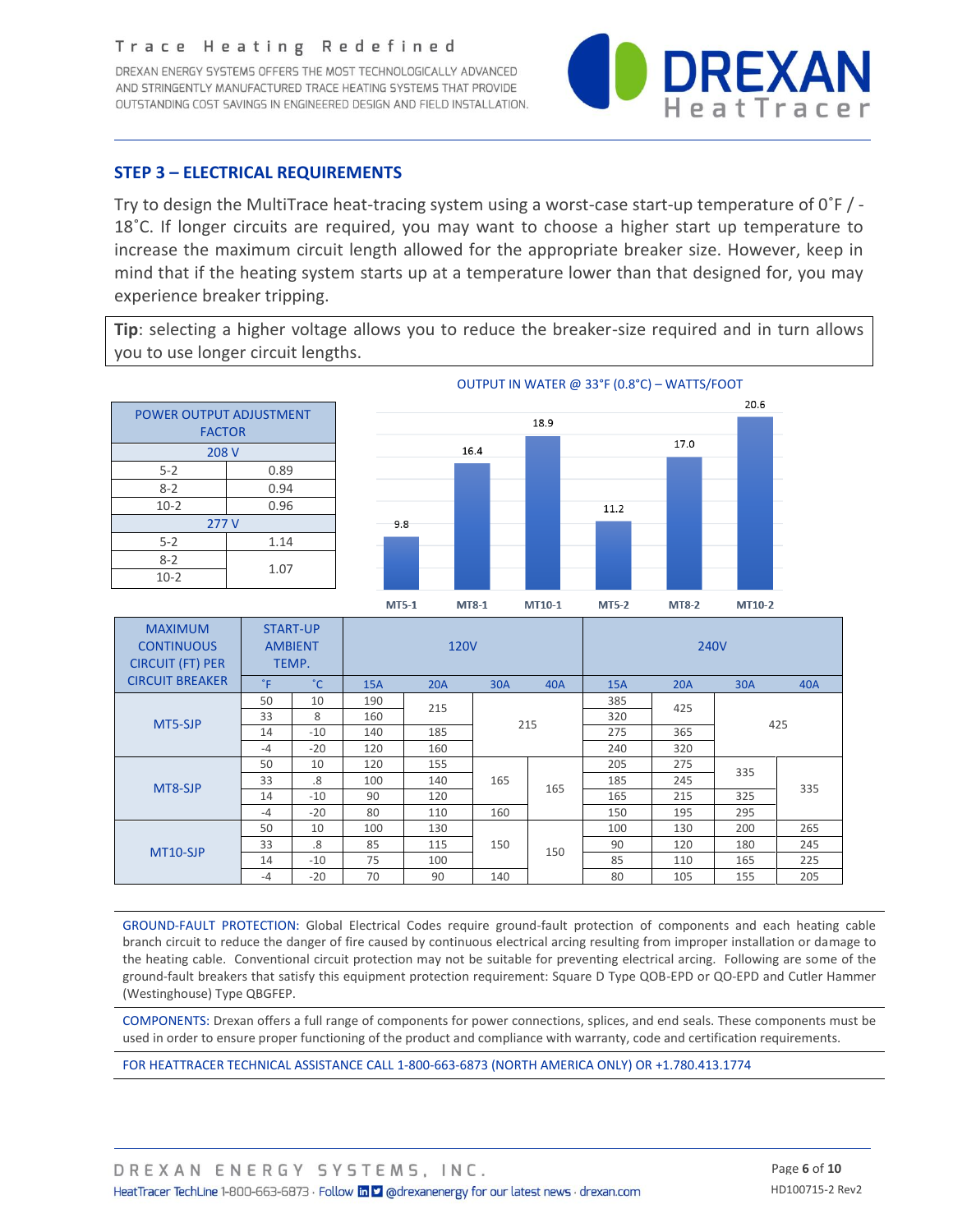DREXAN ENERGY SYSTEMS OFFERS THE MOST TECHNOLOGICALLY ADVANCED AND STRINGENTLY MANUFACTURED TRACE HEATING SYSTEMS THAT PROVIDE OUTSTANDING COST SAVINGS IN ENGINEERED DESIGN AND FIELD INSTALLATION.



#### **STEP 4 – INSTALLATION**

The effectiveness of heat tracing a roof or gutter is determined not only by the design and layout but also by the quality of installation workmanship.

- It is important that the MultiTrace be in contact with the roof and gutter to ensure proper melting.
- Do not install MultiTrace under the roofing materials.
- To prevent damage to the cable where snow might slide from the roof, it may be necessary to install a snow fence near the edge of the roof.
- Downspouts to underground sewers should be traced down below the frost line.
- Roof drains should be heat-traced 12" down into the heated portion of the building.
- Heat-tracing the roof itself is not always necessary. If ice-damming on the roof is not experienced, then heat-tracing the gutters and downspouts should be sufficient.
- If gutters are not present, then MultiTrace installed on the roof must have drip loops extending past the roof edge.
- Roof clips may be secured to surfaces by way of adhesive (not supplied by Drexan) to avoid the use of nails or screws.
- Junction boxes whenever possible should be located under a roof overhang or a similar area to avoid direct exposure to weather and should include drip loops where the cable enters the box.
- On a larger installation using multiple circuits try to locate all the junction boxes in one area to reduce power feed conduits.

A complete Bill of Materials should include MultiTrace cable, power termination, end seal, roof clips, downspout hangers and control as required.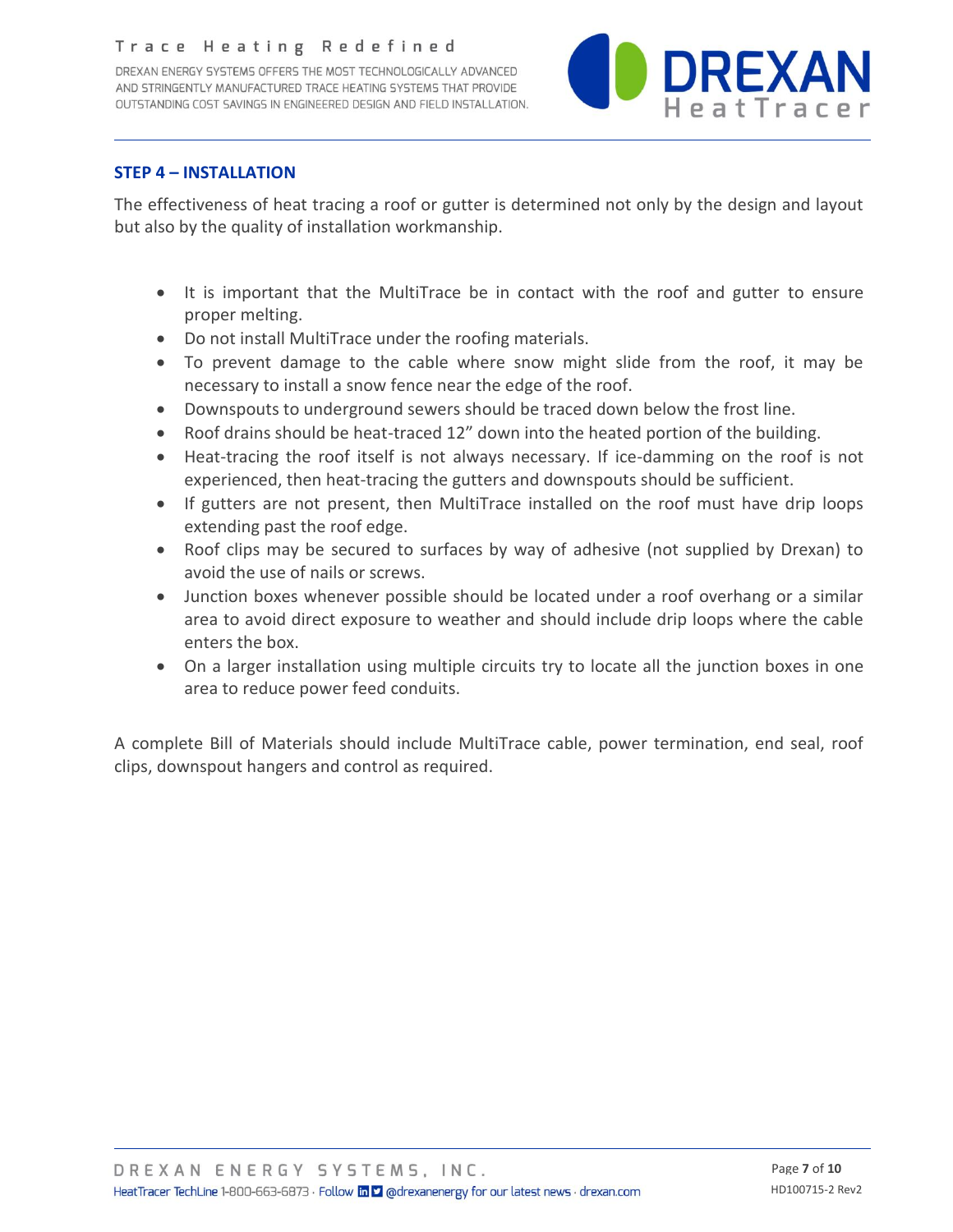DREXAN ENERGY SYSTEMS OFFERS THE MOST TECHNOLOGICALLY ADVANCED AND STRINGENTLY MANUFACTURED TRACE HEATING SYSTEMS THAT PROVIDE OUTSTANDING COST SAVINGS IN ENGINEERED DESIGN AND FIELD INSTALLATION.



**Typical installations below show the proper methods of installing MultiTrace.**





Asphalt Roof Metal Roof



Heat-tracing a valley, roof edge and gutter. Heat-tracing a roof edge and gutter.





Installation without gutters

Roof clips may be fastened by way of adhesive (not supplied by Drexan)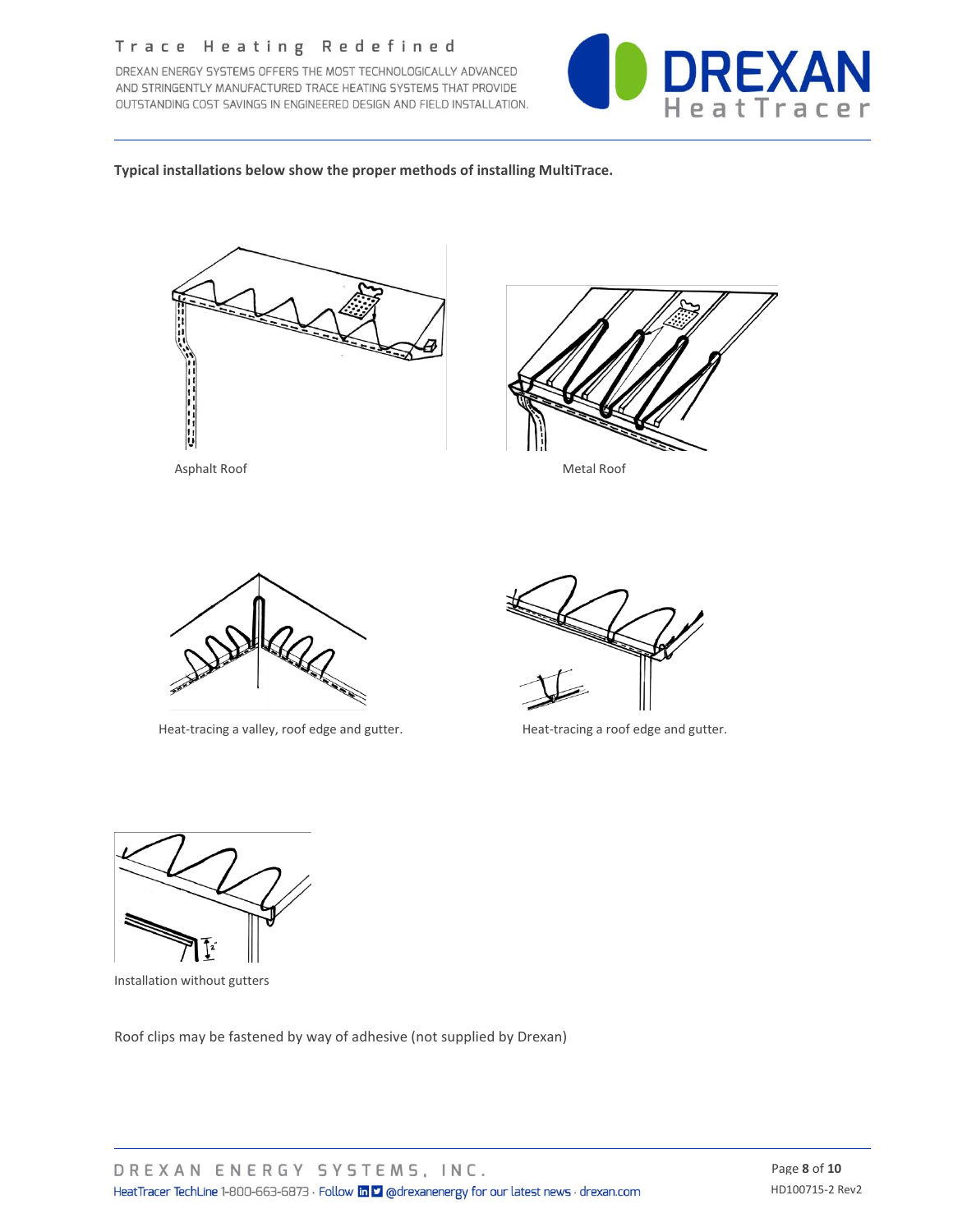DREXAN ENERGY SYSTEMS OFFERS THE MOST TECHNOLOGICALLY ADVANCED AND STRINGENTLY MANUFACTURED TRACE HEATING SYSTEMS THAT PROVIDE OUTSTANDING COST SAVINGS IN ENGINEERED DESIGN AND FIELD INSTALLATION.



#### **STEP 5 – CABLE COMPONENTS**

A typical heat tracing system will include cable, cable components and controls as required.

#### **HeatShrink® Components**



(Junction box not included)





(not ATEX / UL approved)

#### **Cable Fastening Accessories**





**Roof Clip, RC50 Downspout Cable Support, MT-CS Aluminum Foil Tape, TAPE-AL**